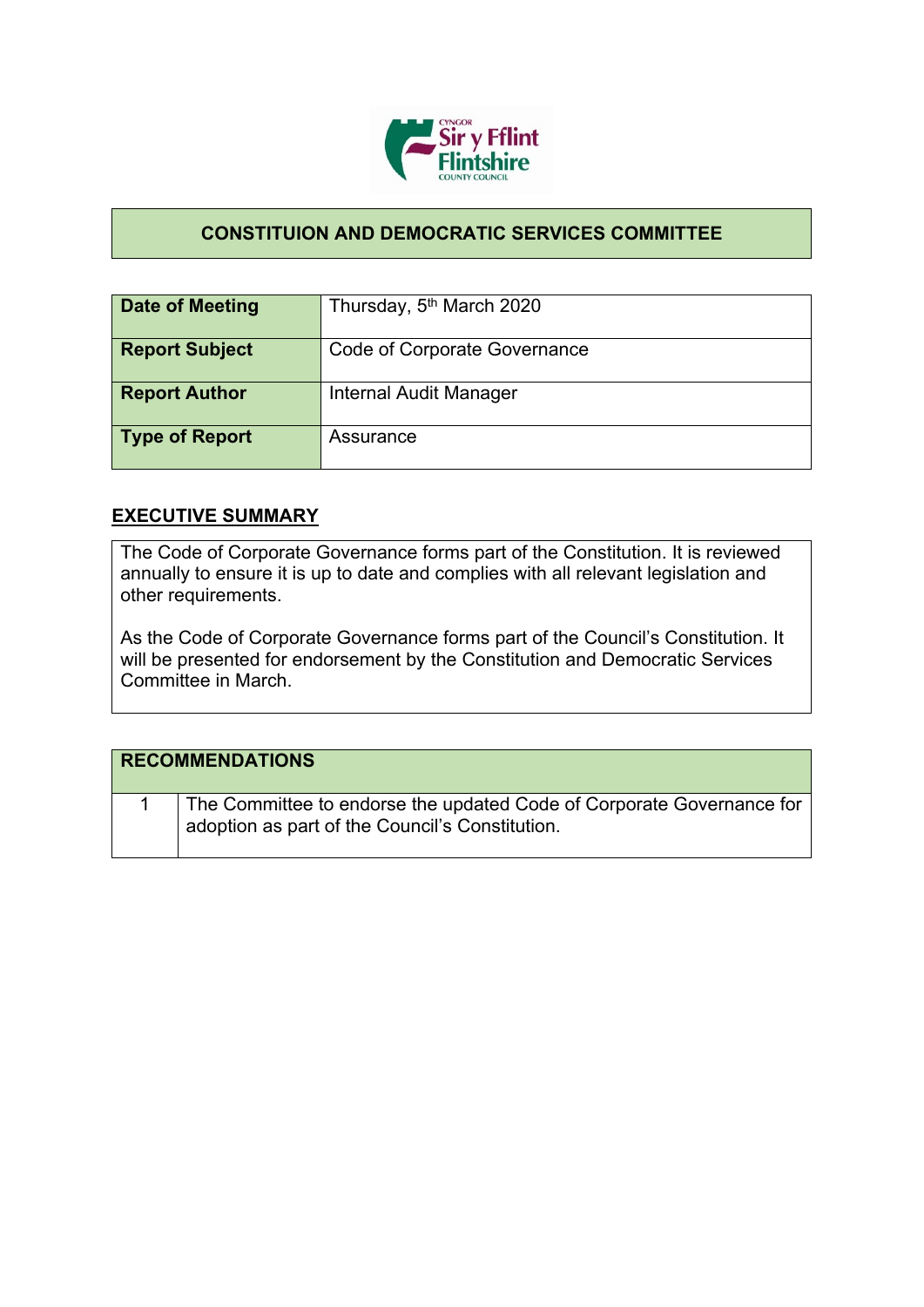## **REPORT DETAILS**

| 1.00 | <b>EXPLAINING THE CODE OF CORPORATE GOVERNANCE</b>                                                                                                                                                                                                                                                                                                                                                                                                                                                                                                         |
|------|------------------------------------------------------------------------------------------------------------------------------------------------------------------------------------------------------------------------------------------------------------------------------------------------------------------------------------------------------------------------------------------------------------------------------------------------------------------------------------------------------------------------------------------------------------|
| 1.01 | The Corporate Governance Working Group (CGWG) has two main roles:<br>To annually review the Code of Corporate Governance and the<br>preparation of the Annual Governance Statement (AGS).                                                                                                                                                                                                                                                                                                                                                                  |
|      | Under both roles the Group prepares draft documentation for consideration<br>by the Chief Executive, Monitoring Officer and Section 151 Officer prior to<br>consideration by the Audit Committee. The membership of this officer<br>working group is detailed within Section 3 of Appendix 1 attached.                                                                                                                                                                                                                                                     |
| 1.02 | The Council's Code of Corporate Governance forms part of the<br>Constitution and applies to all parts of the Council's business. Members<br>and employees of the Council in carrying out its business must conduct<br>themselves in accordance with the high standards expected.                                                                                                                                                                                                                                                                           |
|      | The Code draws from work and guidance by the Chartered Institute of<br>Public Finance and Accountancy (CIPFA) / Society of Local Authority Chief<br>Executives (SOLACE) and their joint document entitled 'Delivering Good<br>Governance in Local Government: Guidance Notes for Welsh Authorities<br>2016'.                                                                                                                                                                                                                                               |
| 1.03 | The relationship between the CIPFA /SOLACE guidance, the Code of<br>Corporate Governance, the Annual Governance Statement, Council Plan<br>and the Audit Committee's responsibilities for these and risk management,<br>is shown in the diagram below.<br>Council's<br>Constitution<br>CIPFA/<br>Code of<br>SOLACE<br>Corporate<br>Framework<br>Governance<br>and Guidance<br><b>Audit Committee</b><br><b>Risk</b><br>Management<br>CGWG, Chief<br><b>Officers &amp; Members</b><br>Annual<br>Challenge<br>Governance<br>Statement<br><b>Council Plan</b> |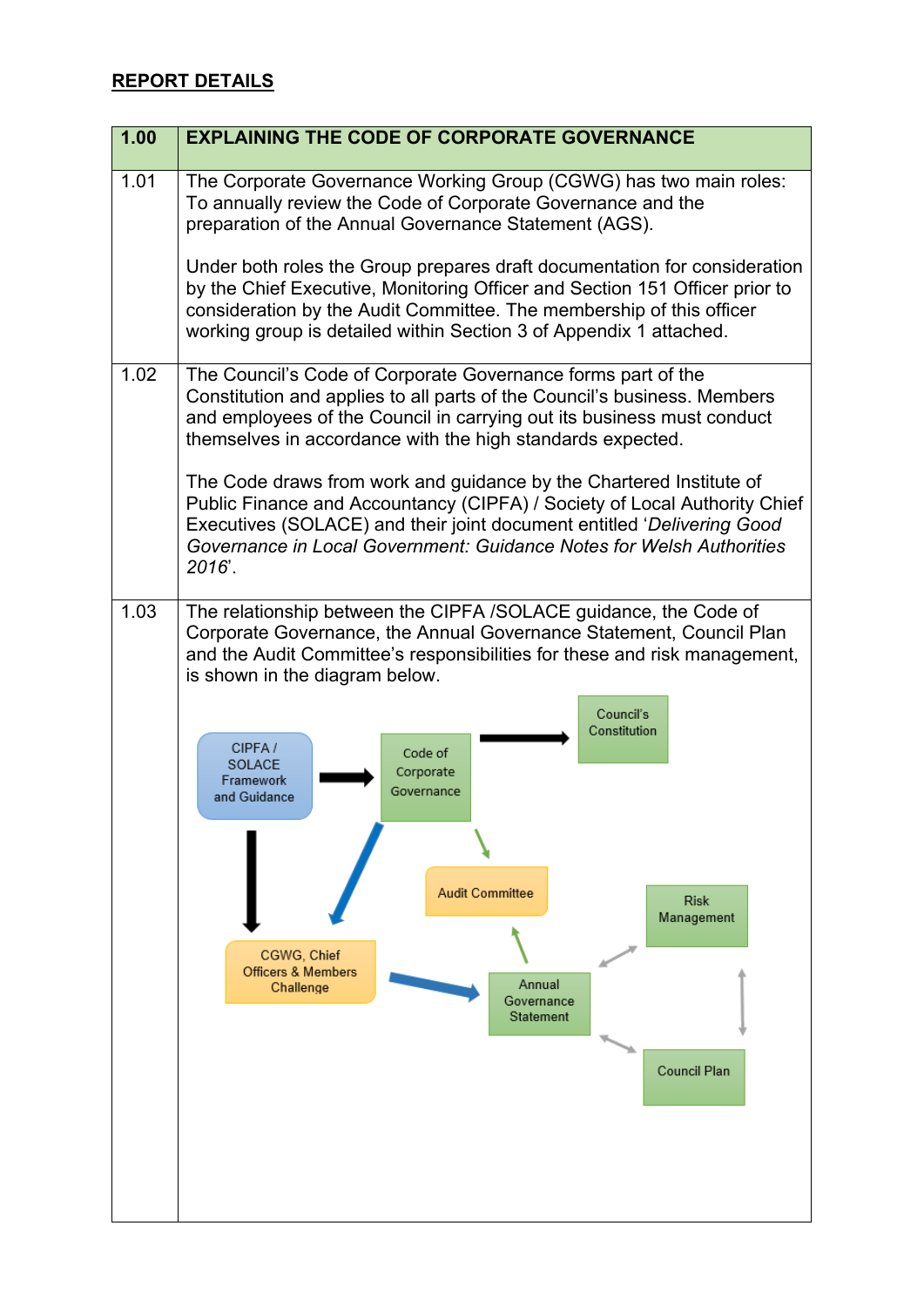| 1.04 | The CIPFA/SOLACE Guidance note for Welsh Authorities was received in<br>December 2016 following revision to take account of Welsh legislation and<br>Wales only policies in particular the Well-being of Future Generations<br>(Wales) Act 2015.<br>The CIPFA/SOLACE Framework is intended to assist authorities in<br>ensuring that:<br>resources are directed in accordance with agreed policy and according<br>$\bullet$<br>to priorities;<br>there is sound and inclusive decision making; and<br>$\bullet$<br>there is clear accountability for the use of those resources in order to<br>achieve desired outcomes for service users and communities.<br>As a result of the revised Guidance note, the Code of Corporate<br>Governance was significantly revised in 2017. The presentation and format<br>has been further simplified and modernised for 2019/20.<br>The updating and formatting review of the code was initially carried out by<br>the Corporate Governance Working Group followed by consultation with<br>the Chief Executive, Monitoring Officer and Section 151 Officer. The code<br>has been presented to and endorsed by Audit Committee on 29 <sup>th</sup> January<br>2020.<br>Whilst the format of the code has been simplified for 19/20 only a small<br>number of updates have been made to bring the document up to date. |
|------|-----------------------------------------------------------------------------------------------------------------------------------------------------------------------------------------------------------------------------------------------------------------------------------------------------------------------------------------------------------------------------------------------------------------------------------------------------------------------------------------------------------------------------------------------------------------------------------------------------------------------------------------------------------------------------------------------------------------------------------------------------------------------------------------------------------------------------------------------------------------------------------------------------------------------------------------------------------------------------------------------------------------------------------------------------------------------------------------------------------------------------------------------------------------------------------------------------------------------------------------------------------------------------------------------------------------------------------------------------------|
|      | These updates can been seen as tracked changes. The revised code can<br>be seen at Appendix 1.                                                                                                                                                                                                                                                                                                                                                                                                                                                                                                                                                                                                                                                                                                                                                                                                                                                                                                                                                                                                                                                                                                                                                                                                                                                            |
| 1.05 | The seven principles for the code (taken from the Framework) are as<br>follows:                                                                                                                                                                                                                                                                                                                                                                                                                                                                                                                                                                                                                                                                                                                                                                                                                                                                                                                                                                                                                                                                                                                                                                                                                                                                           |
|      | Behaving with integrity, demonstrating strong commitment to ethical<br>A<br>values, and respecting the law;                                                                                                                                                                                                                                                                                                                                                                                                                                                                                                                                                                                                                                                                                                                                                                                                                                                                                                                                                                                                                                                                                                                                                                                                                                               |
|      | Ensuring openness and comprehensive stakeholder engagement;<br>B<br>Defining outcomes in terms of sustainable economic, social and<br>C<br>environmental benefits;                                                                                                                                                                                                                                                                                                                                                                                                                                                                                                                                                                                                                                                                                                                                                                                                                                                                                                                                                                                                                                                                                                                                                                                        |
|      | Determining the interventions necessary to optimise the achievement<br>D<br>of the intended outcomes;                                                                                                                                                                                                                                                                                                                                                                                                                                                                                                                                                                                                                                                                                                                                                                                                                                                                                                                                                                                                                                                                                                                                                                                                                                                     |
|      | Developing the Council's capacity, including the capability of its<br>Е<br>leadership and the individuals within it;                                                                                                                                                                                                                                                                                                                                                                                                                                                                                                                                                                                                                                                                                                                                                                                                                                                                                                                                                                                                                                                                                                                                                                                                                                      |
|      | Managing risks and performance through robust internal control and<br>F<br>strong public financial management;                                                                                                                                                                                                                                                                                                                                                                                                                                                                                                                                                                                                                                                                                                                                                                                                                                                                                                                                                                                                                                                                                                                                                                                                                                            |
|      | Implementing good practices in transparency, reporting and audit to<br>G<br>deliver effective accountability.                                                                                                                                                                                                                                                                                                                                                                                                                                                                                                                                                                                                                                                                                                                                                                                                                                                                                                                                                                                                                                                                                                                                                                                                                                             |
| 1.06 | The principles of the Code are to be used by the Corporate Governance<br>Working Group, Chief Officers and Overview and Scrutiny Committee<br>chairs to help inform the preparation of the Annual Governance Statement.                                                                                                                                                                                                                                                                                                                                                                                                                                                                                                                                                                                                                                                                                                                                                                                                                                                                                                                                                                                                                                                                                                                                   |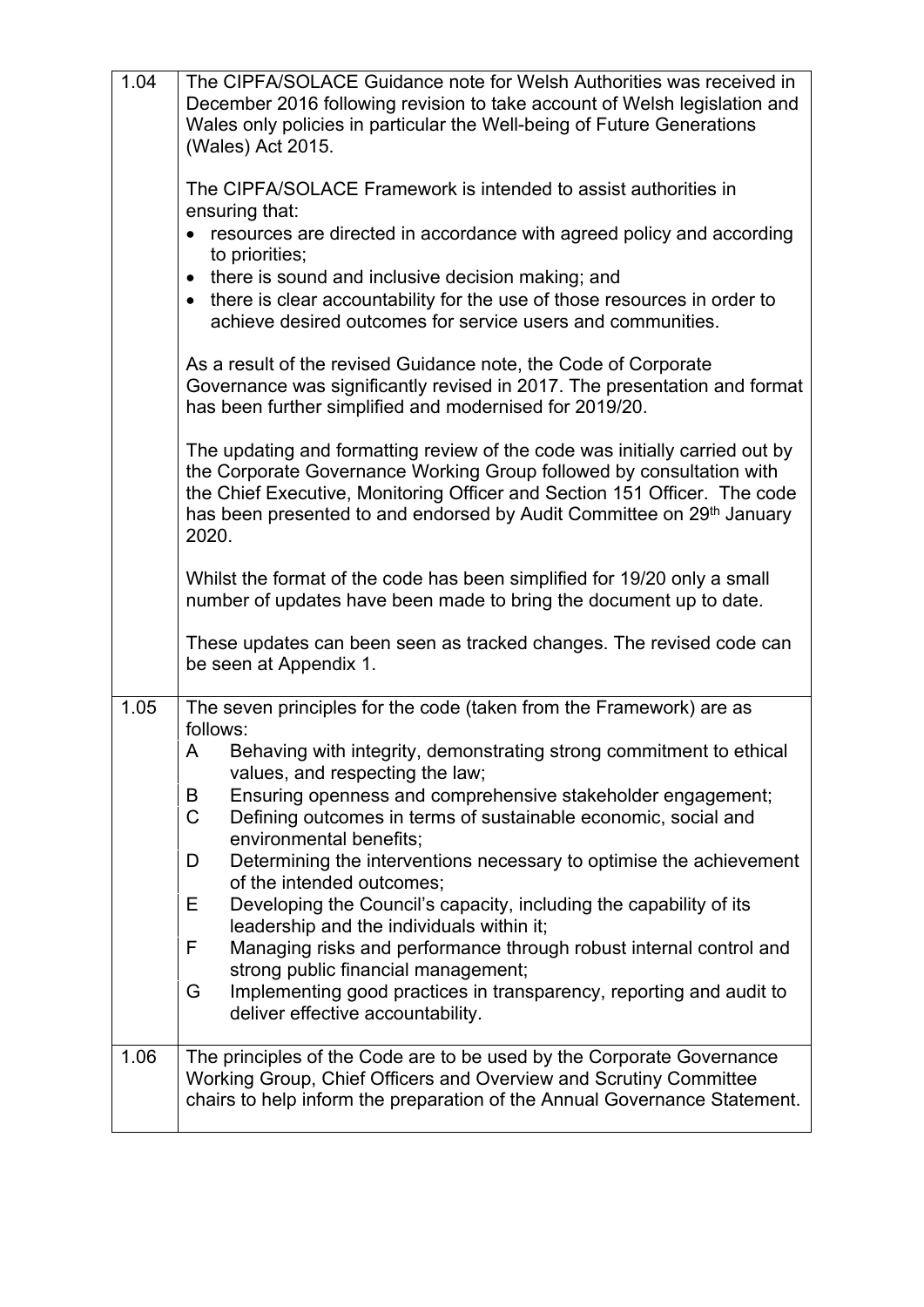| 2.00 | <b>RESOURCE IMPLICATIONS</b> |
|------|------------------------------|
| 2.01 | None from the report itself. |

| 3.00 | <b>CONSULTATIONS REQUIRED / CARRIED OUT</b>                                                                                                                                                                                                                                                                |
|------|------------------------------------------------------------------------------------------------------------------------------------------------------------------------------------------------------------------------------------------------------------------------------------------------------------|
| 3.01 | Consultation of the revised Code of Corporate Governance has been<br>undertaken with Audit Committee members, the Corporate Governance<br>Working Group, Chief Executive, the Council's Monitoring Officer and Chief<br>Officer, Governance, Section 151 Officer and senior officers where<br>appropriate. |

| 4.00 | <b>RISK MANAGEMENT</b>                                                                                                                                                                             |
|------|----------------------------------------------------------------------------------------------------------------------------------------------------------------------------------------------------|
| 4.01 | The main risk is in not updating the Code, meaning it does not reflect the<br>systems in place or meet the requirements.                                                                           |
|      | Similarly, in order to comply with requirements, the AGS needs to be<br>prepared each year with input from members and officers, including an<br>annual review of the effectiveness of governance. |
|      | Both these risks are addressed through the adopted processes and<br>approach each year, which reflect new or additional best practice and<br>guidance.                                             |

| 5.00 | <b>APPENDICES</b>                        |
|------|------------------------------------------|
| 5.01 | Appendix 1: Code of Corporate Governance |

| 6.00 | LIST OF ACCESSIBLE BACKGROUND DOCUMENTS |
|------|-----------------------------------------|
| 6.01 | None.                                   |

| 7.00 | <b>CONTACT OFFICER DETAILS</b>                   |                                                                                            |
|------|--------------------------------------------------|--------------------------------------------------------------------------------------------|
| 7.01 | <b>Contact Officer:</b><br>Telephone:<br>E-mail: | Lisa Brownbill, Internal Audit Manager<br>01352 702231<br>Lisa.brownbill@flintshire.gov.uk |